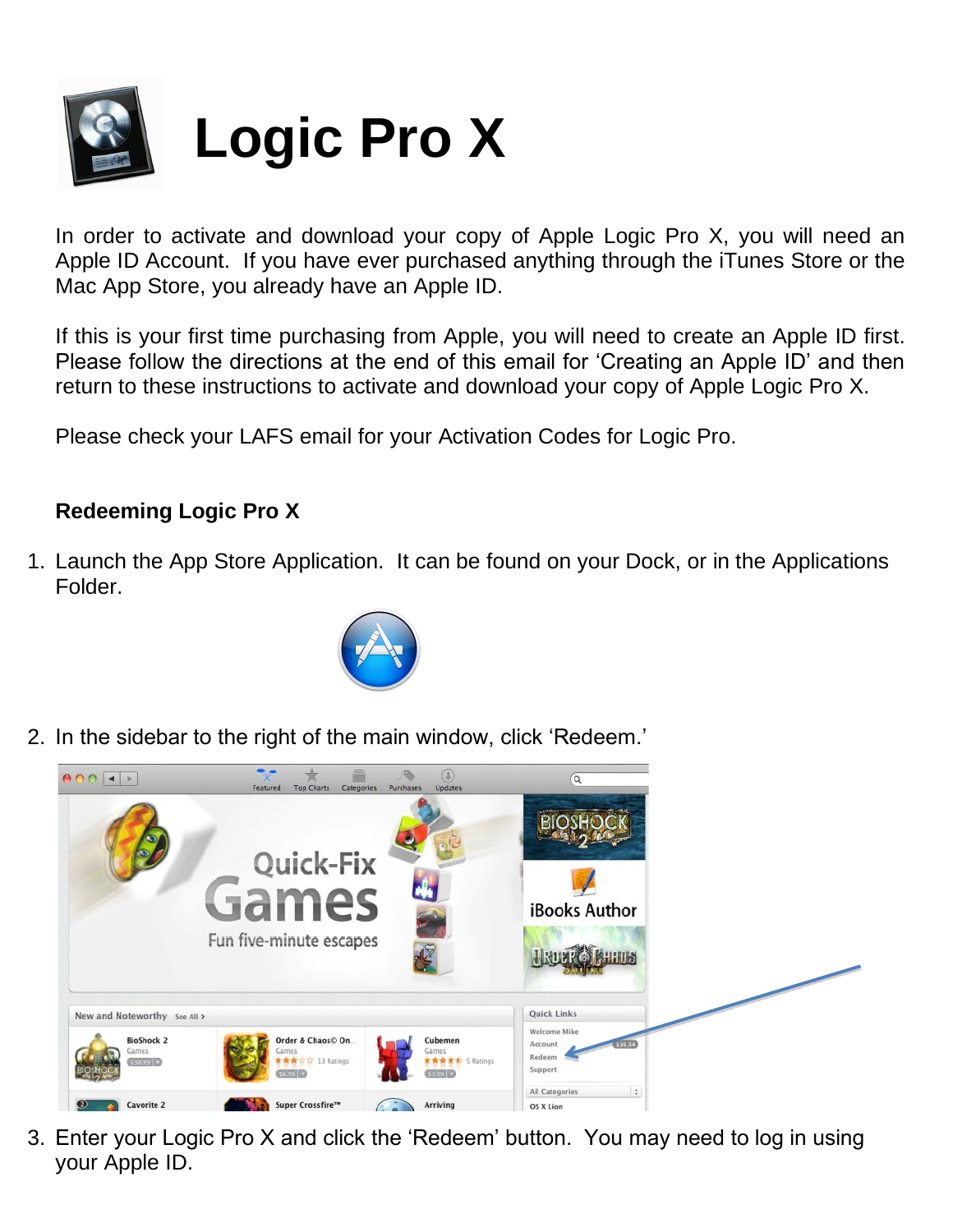4. Logic Pro should begin downloading and installing immediately. It is a large download so if you need to pause the download you can click the 'Purchases' icon at the top of the App Store window to see the download progress and pause if needed.

|           |                                            | <b>Top Charts</b><br>Categories<br>Purchases<br>Featured<br><b>Updates</b> |     |           |  |  |
|-----------|--------------------------------------------|----------------------------------------------------------------------------|-----|-----------|--|--|
| Purchases |                                            | <b>Purchase Date</b>                                                       |     |           |  |  |
|           | Apple Configurator<br>Apple                | Mar 08, 2012                                                               |     | INSTALLED |  |  |
|           | <b>Book Palette</b><br>Jumsoft             | Feb 02, 2012<br>32.52 MB of 53.74 MB - less than a minute                  |     | PAUSE     |  |  |
| -X        | 7toX for Final Cut Pro<br>Assisted Editing | Feb 01, 2012                                                               |     | INSTALLED |  |  |
|           | iBooks Author<br>Apple                     | Jan 19, 2012                                                               | (x) | INSTALLED |  |  |

Once the applications are fully downloaded and installed, you should be all set! Enjoy your software!

## **Creating A New Apple ID**

Making purchases from the Apple iTunes Store or the Mac App Store require logging in with an Apple ID. This is simply an email address used to log in to Apple's systems. Usually, you are required to have a valid credit card in order to create an Apple ID, but these instructions will guide you through creating a new Apple ID *without* the need to enter a credit card number.

1. Launch the Mac App Store application.



2. Download / Install any FREE app. Evernote, is a good one to have